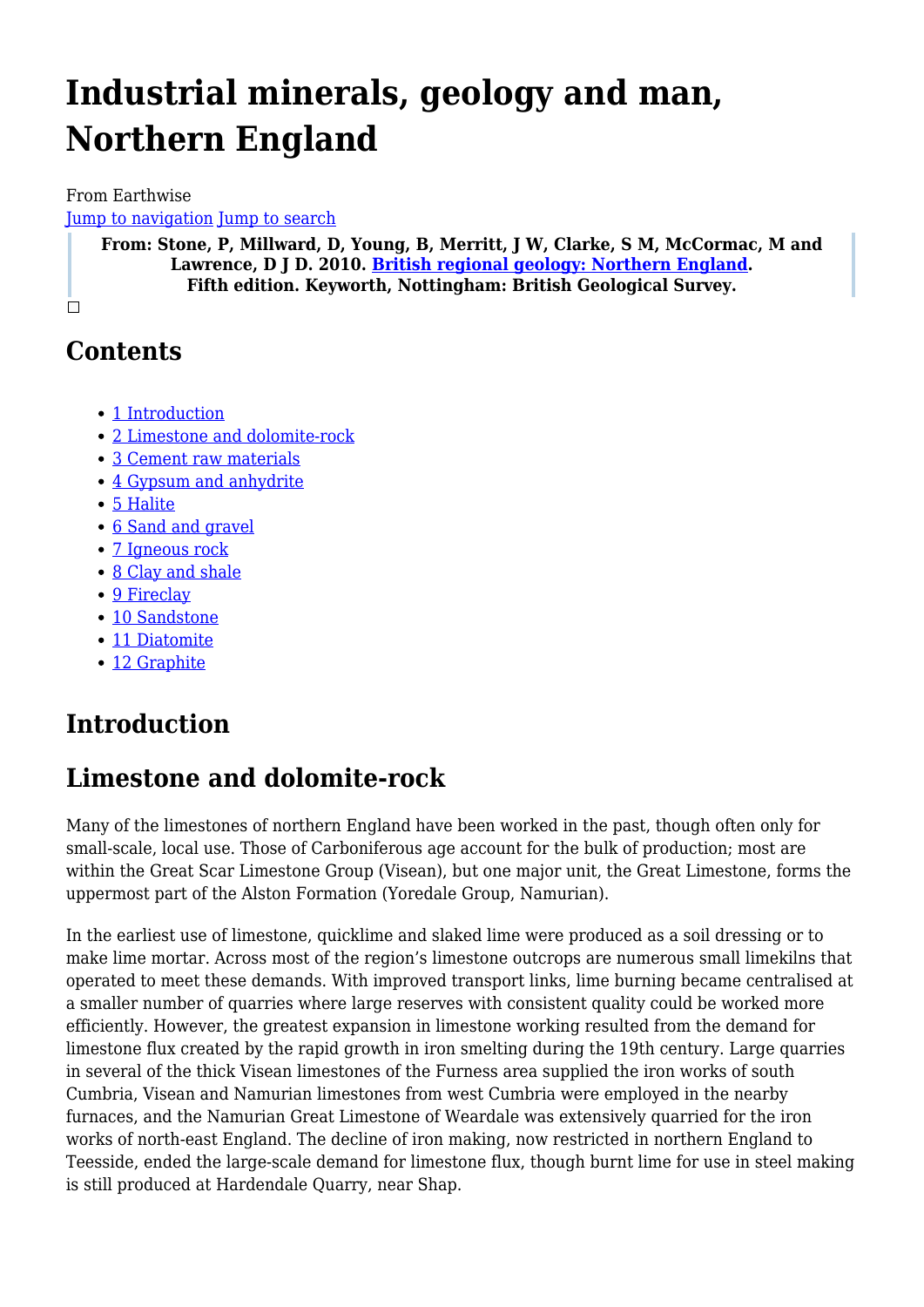In south Cumbria, Visean limestones such as the Red Hill, Park and Urswick formations are of high purity (more than 97 per cent CaCO $_{3}$ ), and the Park Limestone is worked at Stainton Quarry for use in the chemical and water treatment industries. Most of the south Cumbrian limestones also provide good quality aggregates. Farther east, in the Shap–Ravenstonedale area, similar though generally rather thinner high-purity sections are found in the Knipe Scar and Potts Beck limestones. The equivalent formations in west Cumbria are commonly more argillaceous than those of south Cumbria and Shap, but limestone suitable for general-purpose aggregate is worked from several quarries.

Thick, Visean limestones (Robinson and Melmerby Scar) are worked for aggregate on the Pennine escarpment; they are generally of high purity. The Namurian, Great Limestone is worked as a source of aggregate in the northern Pennines and central Northumberland, and also in north Cumbria (where it is known as the First Limestone). In the Isle of Man, Carboniferous limestones are worked for agricultural lime and crushed rock aggregate at Turkeyland and Billown.

Carbonate rocks comprise most of the Permian Zechstein Group in eastern County Durham. Much of the sequence is dolomitic and has been traditionally referred to as the Magnesian Limestone; it is the main source of dolomite-rock, CaMg(CO $_3)_2$ , in Britain. Dolomite-rock has been of great importance to the steel industry. It was used in the manufacture of sea-water magnesia (at Hartlepool), a material used in refractory bricks for convertor linings and in other applications. Seawater magnesia production ceased in 2005 but dolomitic lime is still in demand as a flux in steel making. Significant quantities of dolomite-rock are also used for agricultural lime. The Magnesian Limestone is generally inferior to Carboniferous limestones as a source of aggregate, because of its variable character, lower strength and higher porosity. However, it is extensively quarried for a range of construction uses, mostly for fill and sub-base roadstone.

### **Cement raw materials**

Portland cement production normally takes place where the two main raw materials, limestone and clay (or in some cases mudstone), are available. Some gypsum or anhydrite is also required. The Weardale Cement Works, at Eastgate in Weardale, worked the Great Limestone with shale being obtained from the overlying clastic sequence. Cement making was a major industry in Weardale, until the closure of the works in 2002. Portland Cement was also formerly a by-product of sulphuric acid production from anhydrite at Billingham and Whitehaven.

### **Gypsum and anhydrite**

Permian gypsum and anhydrite beds occur within the Eden Shales and St Bees Shale formations of the Vale of Eden and the Cumbrian lowlands. Permian anhydrite, locally altered to gypsum near rockhead, also occurs in the Billingham Anhydrite Formation of Teesside and south-east County Durham.

Anhydrite was formerly mined at Hartlepool for the manufacture of cement, and at Billingham on Teesside, Sandwith Mine near Whitehaven, and at Long Meg Mine near Lazonby, as a raw material for the manufacture of sulphuric acid. This industry ceased in the early 1970s. Much smaller amounts of anhydrite, mainly for use in the glass and cement industries, were mined until fairly recently at Newbiggin Mine in the Vale of Eden.

Gypsum has been worked for plaster and plasterboard manufacture near Carlisle, at Whitehaven, near Darlington and in the Vale of Eden; an underground mine in the last area, at Kirkby Thore, now supplies the region's only plaster works. Cheap but high quality synthetic gypsum, or 'desulphogypsum' produced as a by-product during desulphurisation of flue gases at the Drax coal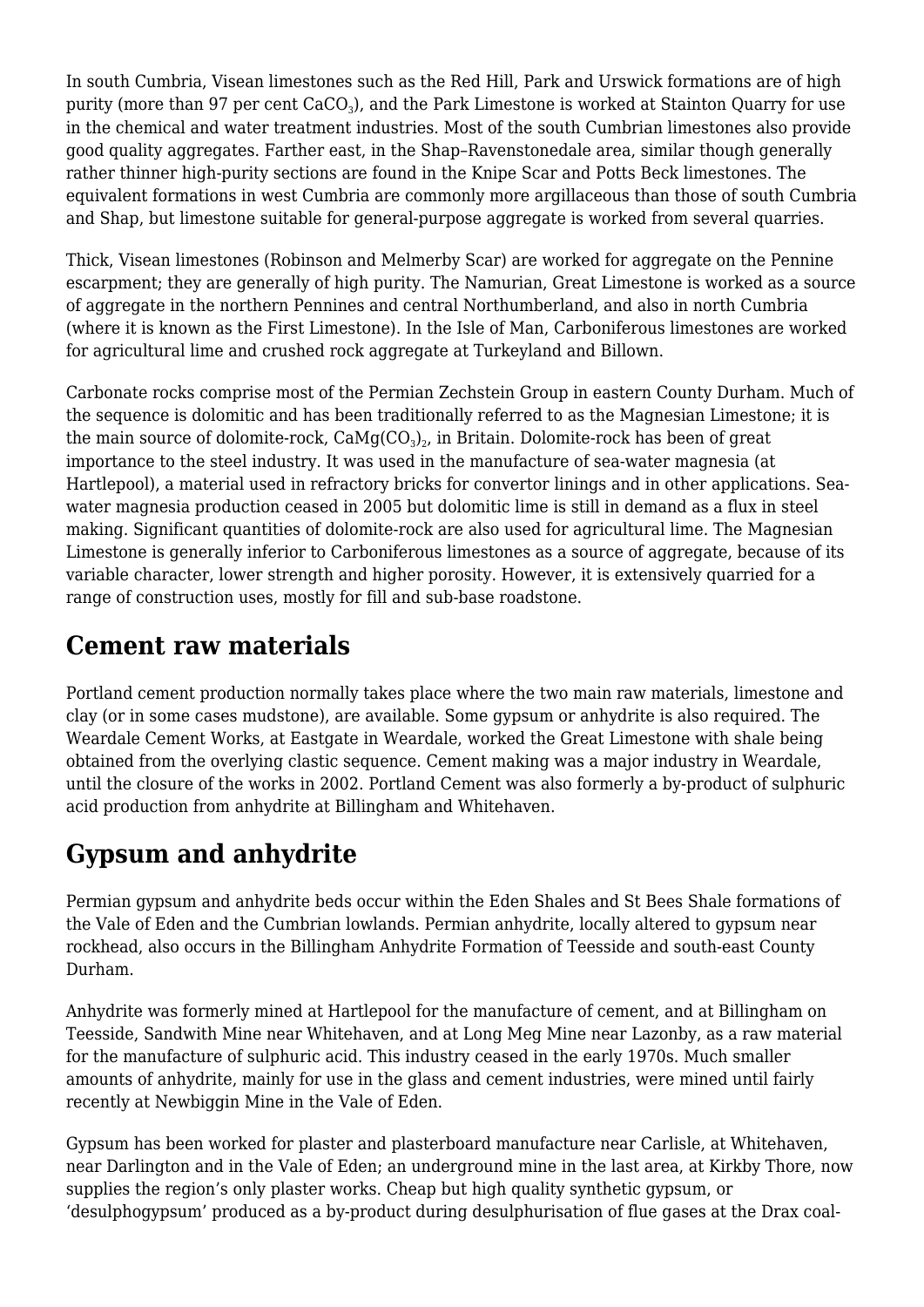fired power station in Yorkshire, has partly replaced natural gypsum as a raw material for plaster making here.

### **Halite**

Brine pumping from beds of halite (salt) within the Triassic Mercia Mudstone Group supported small-scale salt industries at Point of Ayre on the Isle of Man, and on Walney Island, south Cumbria, during the early 20th century. Salt deposits in both of these areas are continuous with more extensive deposits offshore beneath the east Irish Sea; those at Walney Island continue southwards and were formerly also worked at Preesall in west Lancashire. The deposits beneath Point of Ayre and Walney Island are unlikely to be of future economic interest, either as a source of salt or for the development of storage cavities, because of the thinness of the individual halite beds and the presence of wet rockhead.

Beneath Teesside, halite up to 43 m thick occurs within the Permian Boulby Halite Formation. Following the accidental discovery of this salt bed in 1859, it has been extensively worked in the Greatham area by solution mining and formed the basis of the local chemical industry. Brine extraction for chemical use ceased in 2002 but salt solution cavities are still used for storage purposes.

## **Sand and gravel**

The main use of sand is as a fine aggregate in concrete, mortar and asphalt; gravel is mainly employed as a coarse aggregate in concrete. Appreciable quantities of both are also used as constructional fill material. Within northern England, the sand and gravel resources may be grouped into two broad categories: unconsolidated Quaternary deposits and weakly cemented sands of Permian age.

Extensive deposits of Quaternary, glaciofluvial outwash and postglacial river terrace and alluvial sand and gravel have been worked throughout the region, in places on a considerable scale. Holocene coastal deposits of sand and gravel, including blown sand deposits, are also locally important in southern County Durham and the northern part of the Isle of Man. Some marine sand and gravel is dredged from deposits on the floor of the North Sea.

The commercial potential of any body of sand and gravel depends upon a variety of interrelated factors and the depiction of sand and gravel deposits on geological maps cannot be taken as an indication of a workable deposit. Only in the Brampton, Tyne Valley and Millfield Plain areas are systematic evaluations available. In general, glaciofluvial deposits are more variable in composition and particle size than river gravels. Where Coal Measures rocks comprise a major source of the included particles, for example in parts of County Durham, substantial amounts of coal and mudstone fragments within the deposit will reduce its quality.

Because of the regular grain size and weak cement, the Permian Yellow Sands Formation of County Durham comprises an important resource of good quality building sand, with some also being used for asphalting. Large quarries currently work the Yellow Sands, usually in association with the overlying Magnesian Limestone, at Eppleton, in the Sherburn and Coxhoe areas and at Thrislington, near Ferryhill.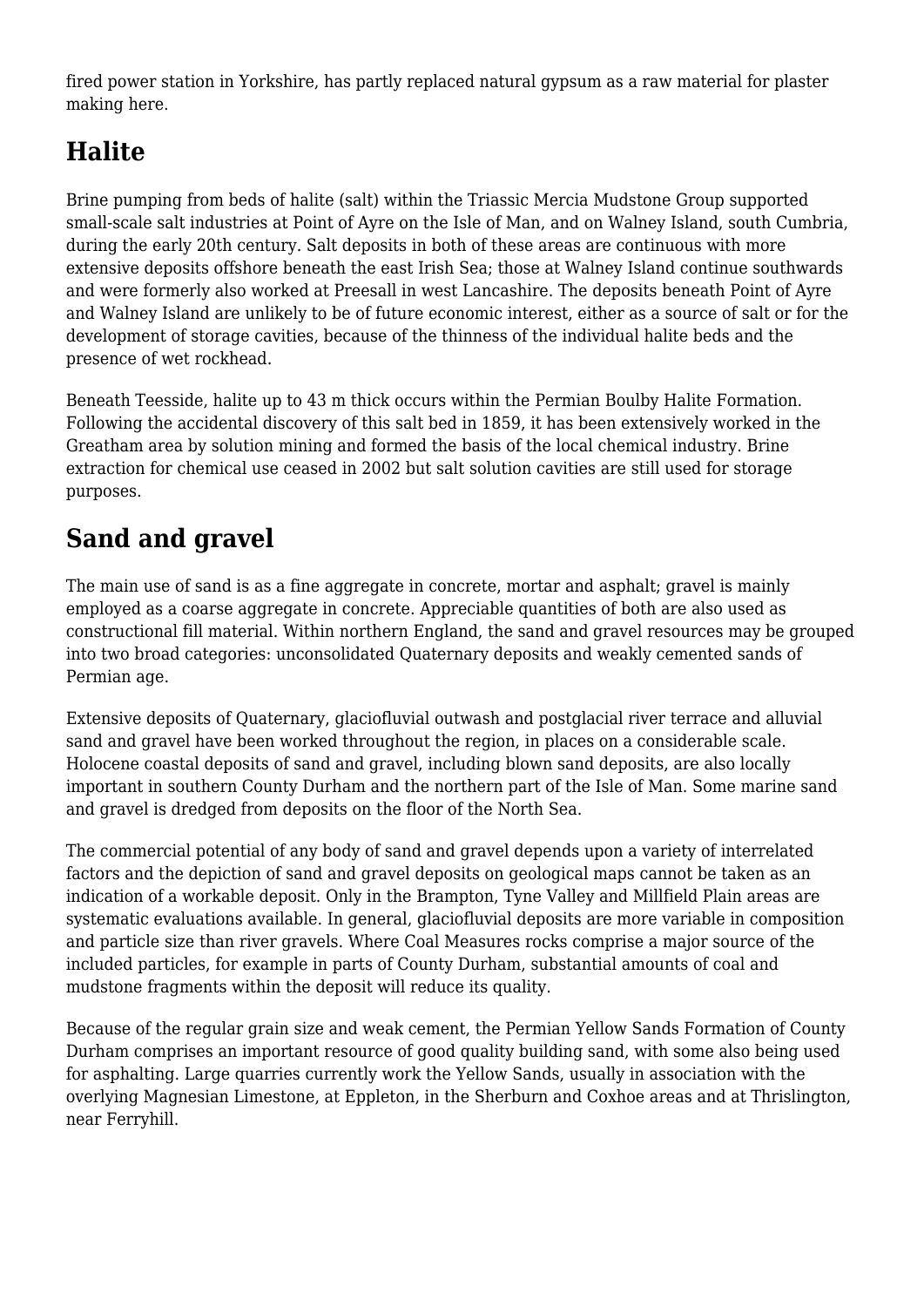#### **Igneous rock**

Many of the region's igneous rocks have been worked for roadstone and aggregate, but whilst these remain important products, they are now derived from a more restricted number of rock types than hitherto.

The region's largest outcrop of igneous rock, the Ordovician Borrowdale Volcanic Group in the central Lake District, includes a wide range of rock types but very few of these have been worked other than on a small scale for local use. Andesite and volcaniclastic rocks in the Furness Inlier in south Cumbria were formerly quarried on a large scale at Greenscoe, and silicic lapilli-tuff within the Waberthwaite Formation is still worked at Ghyll Scaur Quarry, near Millom, for road surfacing. This rock has a very high polished stone value and abrasion resistance, making it suitable for anti-skid surfaces. Similar silicic lapilli-tuff was formerly worked for roadstone in a large quarry at Knock Pike in the Cross Fell Inlier. Metamorphosed andesite within the aureole of the Shap Granite has a particularly high abrasion resistance and high relative density, making it well suited for use as roadstone and railway track ballast. This rock is today worked at the Blue Quarry, Shap, where some of the crushed rock is additionally employed in the making of concrete products.

Until several years ago, the Shap Granite was itself worked for crushed rock and roadstone at the Pink Quarry, Shap. Other Lake District intrusions formerly worked for crushed rock and roadstone include the Threlkeld Microgranite, the Eskdale Granite, the Broad Oak Granodiorite and the Embleton Diorite. On the Isle of Man, crushed rock aggregate and roadstone are produced from the Foxdale Granite at Stoney Mountain, and from the dolerite intrusion at Poortown, near Peel.

In the region's other large volcanic complex, Cheviot, only a small intrusion of microgranite at Alwinton has been substantially worked, at Harden Quarry, for crushed rock and roadstone. Its bright red colour makes it sought after for specialised uses.

Known locally as 'whinstone', the dolerite of the Whin Sill-swarm has a high polished stone value, making it ideal for use as a roadstone. It has long been quarried at numerous sites in Northumberland and County Durham and large tonnages are today extracted from quarries at Belford, Longhoughton, Barrasford, Swinburne and Divethill in Northumberland, and from one large quarry near High Force in County Durham. Roadstone and crushed rock aggregate are the main products, with larger blocks occasionally employed as rip-rap or as armour stone for coastal defences.

Palaeogene dolerite dykes have been worked locally for roadstone: the Acklington Dyke at Acklington; the Cleveland Dyke at Barrock Fell near Armathwaite, at Cockfield Fell and at Bolam in County Durham.

### **Clay and shale**

Small brickworks utilising a great variety of clays were formerly common in many parts of the region. Raw materials included Quaternary glacial till, laminated lacustrine clays, alluvial and marine clays and silts; Carboniferous mudrocks have also been used. Until recently, large brickworks at Birtley, near Gateshead, worked substantial deposits of laminated clay within the Team valley. Glacial clays are still worked today for brick-making on a small scale at Thrunton, near Alnwick. Many Coal Measures mudstones are suitable for making 'common' bricks and it was usual in the 19th and early 20th centuries for brick works to be attached to collieries.

The brick industry is now based on a small number of plants producing high-quality facing bricks,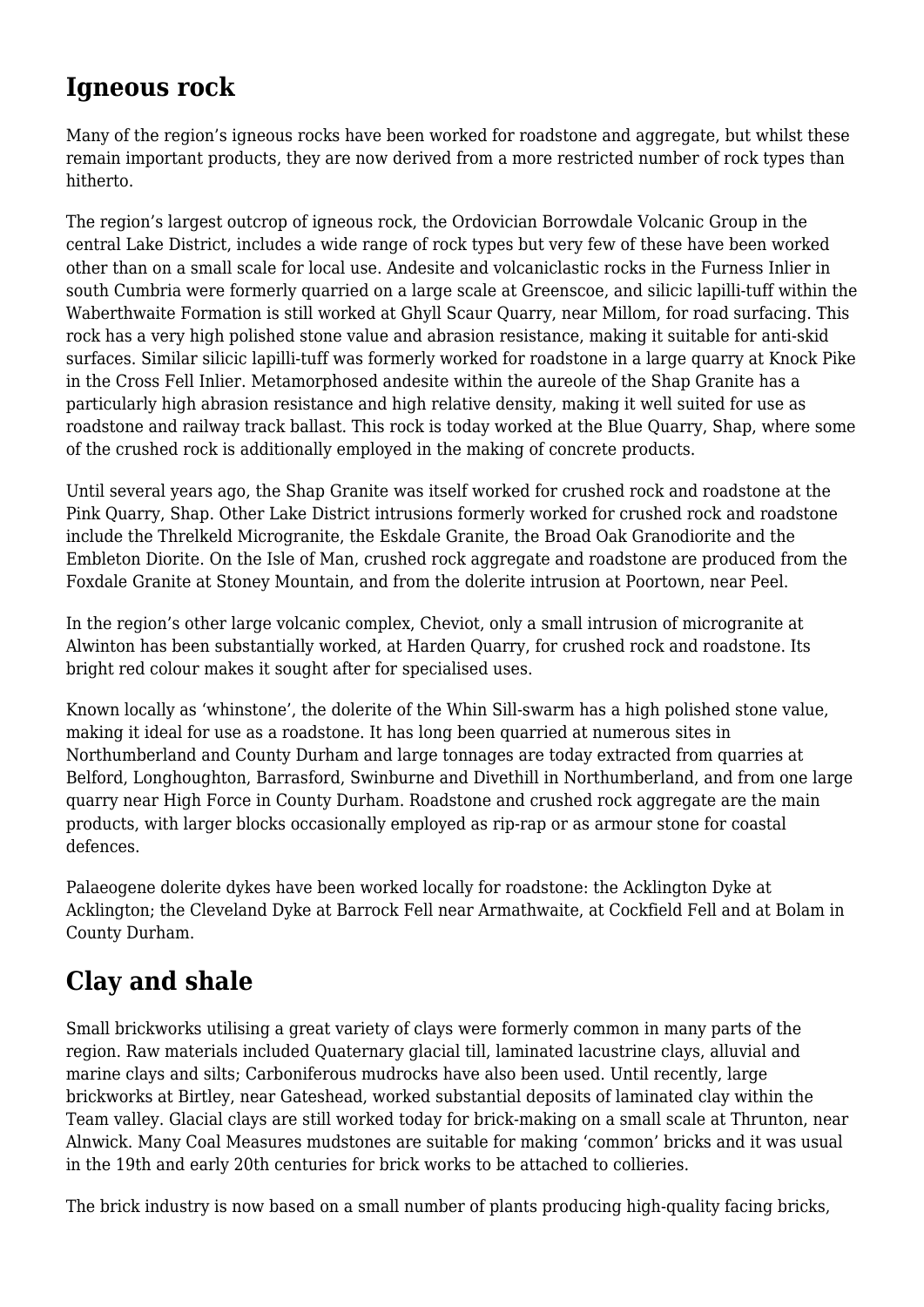engineering bricks and related products such as clay pavers. Modern brick-making technology requires raw materials with predictable properties and consistent firing characteristics, with blending of different clays, including fireclays (see below) employed to achieve improved durability and a range of fired colours and textures. Lower and Middle Coal Measures mudstones, quarried in the Bishop Auckland and Gateshead areas, together with mudstone recovered as a by-product of opencast coal extraction, supply large modern brickworks at Bishop Auckland and Throckley. Skiddaw Group mudstones in the Furness area supply a brickworks near Askham.

## **Fireclay**

Fireclay, known in northern England as 'seggar', is a palaeosol, a non-marine mudstone upon which grew coal-forming vegetation. It generally occurs as comparatively thin (less than 1 m), homogeneous beds with abundant rootlet traces. Fireclays exhibit a wide range of mineralogical compositions and properties that determine their vitrification characteristics and colour after firing. Consisting essentially of kaolinite, hydrous mica and fine-grained quartz, fireclays have high alumina and low alkali contents, hence the refractory properties.

Historically, fireclays were mainly used in the manufacture of refractory products for use in the iron and steel industries. The fireclay was commonly extracted as a by-product of coal mining but there were also many dedicated fireclay workings. The distinctive, pale buff-coloured firebricks, produced at numerous collieries, remain a conspicuous feature of vernacular architecture in parts of the Northumberland and Durham coalfield. Fireclays were also much used in the manufacture of saltglazed pipes and sanitary ware.

Demand for refractory products declined sharply after the late 1950s, as a result of changing technology in the iron and steel industry. Today, only very small amounts of fireclay are used for refractory purposes. Significant amounts are still recovered as a by-product of opencast coal extraction and are in demand as raw materials for brick-making, either to produce pale buffcoloured bricks or to blend with other clays.

## **Sandstone**

Although the principal use of sandstone within the region is as a building material, a variety of sandstones have been employed for other purposes.

Hard wacke sandstone within the Silurian Kirkby Moor Formation has very high polished stone values and is quarried for roadstone at Holmscales and Roan Edge, near Kendal. The quartz arenitedominated Creg Agneash Formation in the Ordovician Manx Group is today worked for crushed rock aggregate at Dreemskerry on the Isle of Man.

Several of the region's 'gritty' Carboniferous sandstones proved ideal as grindstones. Particularly well known were the so-called Newcastle Grindstones obtained from prominent sandstone beds (the 'Grindstone posts') in the Middle Coal Measures of the Wrekenton and Springwell areas, near Gateshead.

Siliceous sandstone, including the seatearths found beneath some coal seams, is commonly termed ganister. It was well-suited to the manufacture of silica refractories. Ganisters were formerly worked from the Namurian sequence around Castleside and Healeyfield, near Consett, from Harthope Quarries and elsewhere in Weardale, and at Distington and Branthwaite in west Cumbria.

Deeply weathered, coarse-grained feldspathic sandstones are common in the Carboniferous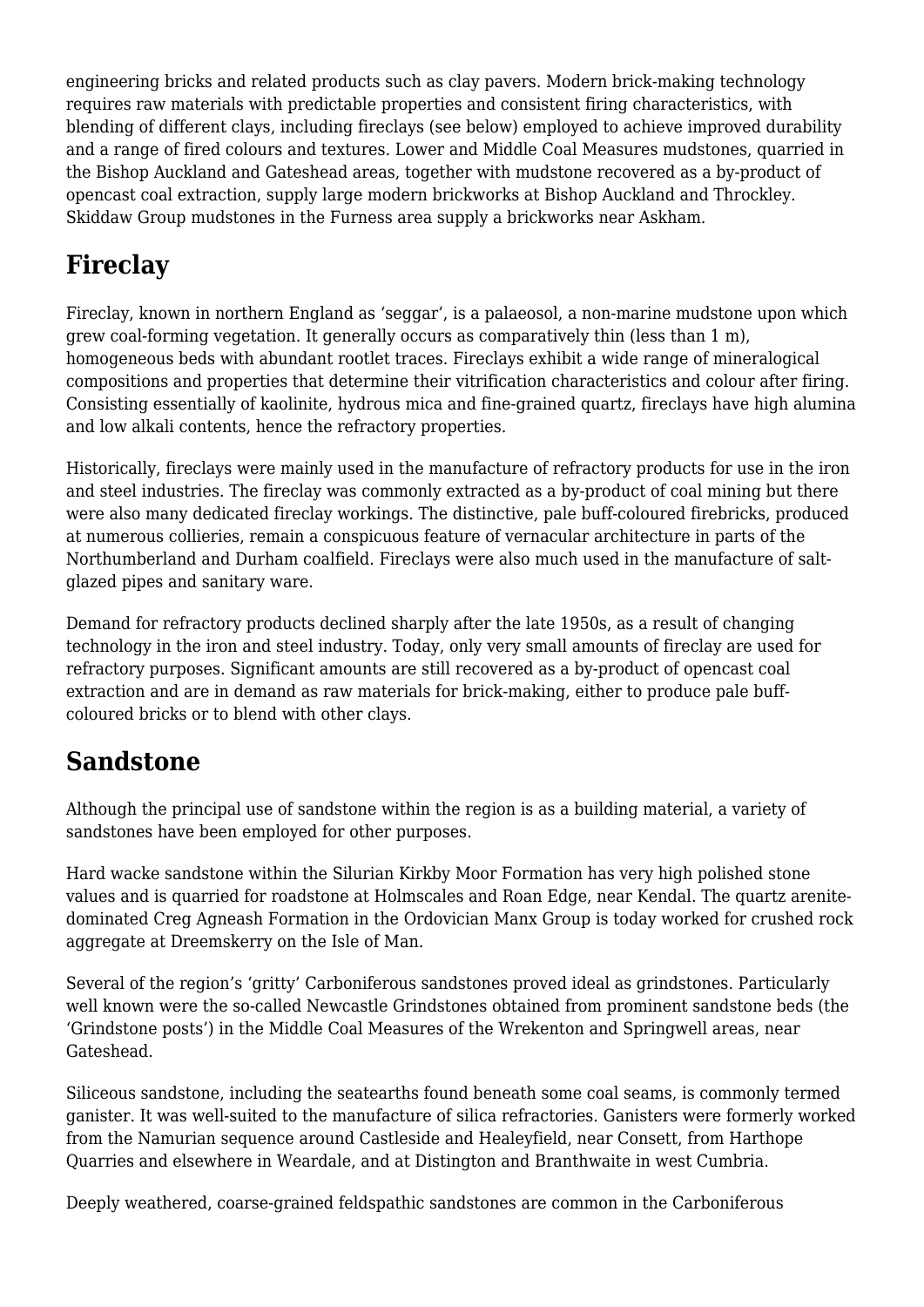sequences of north-west County Durham and adjoining parts of Northumberland. They formerly provided excellent sources of natural moulding sand at several localities including Castleside and near Blanchland.

## **Diatomite**

Diatoms are a form of siliceous algae, and substantial accumulations of their fossilised remains occur in some postglacial lake deposits in the Lake District. The only economically workable deposit of diatomite in England was exploited there, between 1924 and 1975 at Kentmere, near Kendal, and was used in the manufacture of insulation. The diatomite bed was between 4.5 m and 11.5 m thick over an area of approximately 30 hectares beneath the alluvium of the River Kent.

## **Graphite**

One of the region's most famous mineral deposits is the graphite deposit at Seathwaite in Borrowdale. Mining here dates back to at least the 16th century and continued intermittently until 1891. Originally worked for making crucibles and moulds for casting weaponry, the remarkably pure graphite eventually became the basis for the pencil industry which survives today in Keswick, though now using imported raw materials.

Retrieved from

'[http://earthwise.bgs.ac.uk/index.php?title=Industrial\\_minerals,\\_geology\\_and\\_man,\\_Northern\\_Engla](http://earthwise.bgs.ac.uk/index.php?title=Industrial_minerals,_geology_and_man,_Northern_England&oldid=28150) [nd&oldid=28150'](http://earthwise.bgs.ac.uk/index.php?title=Industrial_minerals,_geology_and_man,_Northern_England&oldid=28150) [Category](http://earthwise.bgs.ac.uk/index.php/Special:Categories):

• [Northern England](http://earthwise.bgs.ac.uk/index.php/Category:Northern_England)

## **Navigation menu**

#### **Personal tools**

- Not logged in
- [Talk](http://earthwise.bgs.ac.uk/index.php/Special:MyTalk)
- [Contributions](http://earthwise.bgs.ac.uk/index.php/Special:MyContributions)
- [Log in](http://earthwise.bgs.ac.uk/index.php?title=Special:UserLogin&returnto=Industrial+minerals%2C+geology+and+man%2C+Northern+England&returntoquery=action%3Dmpdf)
- [Request account](http://earthwise.bgs.ac.uk/index.php/Special:RequestAccount)

#### **Namespaces**

- $\bullet$  [Page](http://earthwise.bgs.ac.uk/index.php/Industrial_minerals,_geology_and_man,_Northern_England)
- [Discussion](http://earthwise.bgs.ac.uk/index.php?title=Talk:Industrial_minerals,_geology_and_man,_Northern_England&action=edit&redlink=1)

 $\Box$ 

#### **Variants**

#### **Views**

[Read](http://earthwise.bgs.ac.uk/index.php/Industrial_minerals,_geology_and_man,_Northern_England)